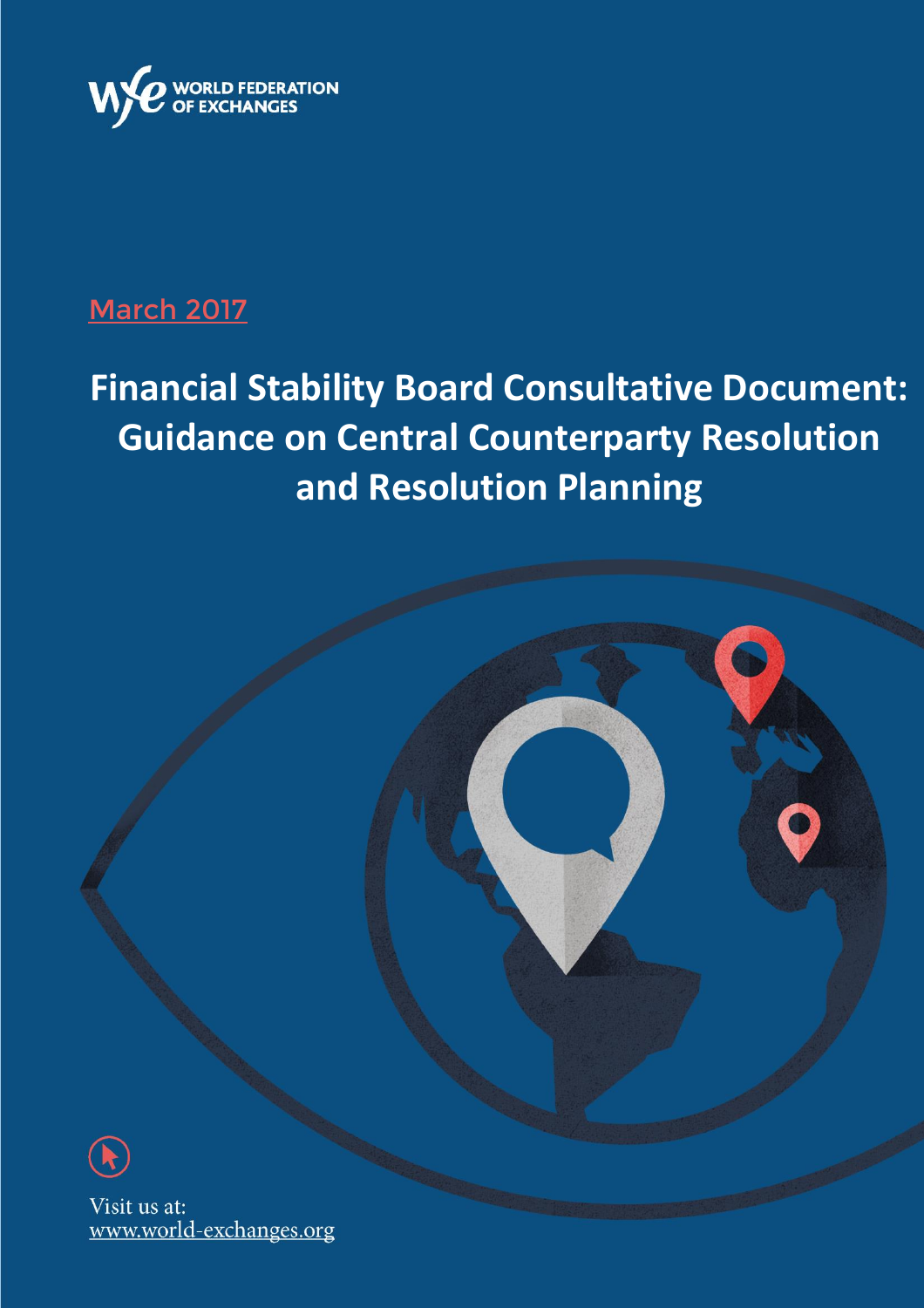

# Background

The World Federation of Exchanges (WFE) is the global trade association for exchanges and clearing houses, representing more than 200 Market Infrastructure Providers, of which more than 100 are Central Counterparties (CCPs) and Central Securities Depositories (CSDs). Our members include exchange groups and standalone CCPs. $^{\rm l}$ 

Our members are both local and global, operating the full continuum of Financial Market Infrastructure in both developed and emerging markets. Of our members, 41 percent are in the Asia-Pacific region, 40 percent in EMEA and 19 percent in the Americas. WFE exchanges are home to nearly 45,000 listed companies, and the market capitalisation of these entities is over \$67.9 trillion; furthermore, around \$84.18 trillion in trading annually passes through the infrastructures our members safeguard.<sup>2</sup>

The WFE works with standard setters, policy makers, regulators and government organizations around the world to support and promote the development of fair, transparent, stable and efficient markets. The WFE shares regulatory authorities' goals of ensuring the safety and soundness of the global financial system, which is critical to enhancing investor and consumer confidence, and promoting economic growth.

# Introduction

The WFE has previously publicly expressed support for initiatives such as the CPMI-IOSCO Principles for Financial Market Infrastructure (PFMI) and the FSB Key Attributes, and has sought to proactively contribute to the international debate on CCP risk management, recovery and resolution. <sup>3</sup> In doing so, its members have contributed significantly to the strengthening of the system via the implementation of many post-crisis initiatives, including efforts to encourage central clearing of derivatives as per the G-20 direction.

The WFE and its members share the FSB's goals of ensuring the safety and soundness of the global financial system, which is critical to enhancing investor and consumer confidence, and promoting economic growth. In that context, WFE appreciates the opportunity to respond to this Consultative Document relating to CCP Resolution and Resolution Planning.<sup>4</sup>

 $\overline{a}$ 

 $1$  The WFE membership list [can be found here](http://www.world-exchanges.org/home/index.php/members/wfe-members)

 $2$  As at end 2016

<sup>&</sup>lt;sup>3</sup> - [WFE: CCP Risk Management, Recovery and Resolution](http://www.world-exchanges.org/home/index.php/files/49/Recent%20Publications%202015/304/CCP%20Risk%20Management%20Recovery%20&%20Resolution%20%E2%80%93%20Aligning%20CCP%20&%20Member%20Incentives.pdf) - Aligning CCP & Member Incentives - October 2015

 <sup>-</sup> WFE: [Response to CPMI-IOSCO Consultative Report on Resilience and Recovery of CCPs](http://www.world-exchanges.org/home/index.php/files/47/Recent%20Publications%202016/372/WFE%20Response%20to%20CPMI-IOSCO%20Consultative%20Report%20Resilience%20and%20Recovery%20of%20CCPs%20%E2%80%93%20further%20guidance%20on%20the%20PFMI%20-%2018%20October%202016.pdf) – October 2016

 <sup>-</sup> WFE: [Response to FSB Discussion Note on Essential Aspects of CCP Resolution](http://www.world-exchanges.org/home/index.php/files/47/Recent%20Publications%202016/371/WFE%20Response%20to%20FSB%20Discussion%20Note%20-%20Essential%20Aspects%20of%20CCP%20Resolution%20-%2017%20October%202016.pdf) – October 2016

 <sup>-</sup> [WFE: The Interplay Between Central Counterparty Recovery and Resolution: A Global Perspective -](http://www.world-exchanges.org/home/index.php/files/51/Recent%20Publications%202017/385/WFE%20CCP%20Recovery%20and%20Resolution%20White%20Paper%20-%2007%20February%202017.pdf) February 2017

<sup>4</sup> [FSB Consultative Document: Guidance on Central Counterparty Resolution and Resolution Planning](http://www.fsb.org/wp-content/uploads/Guidance-on-Central-Counterparty-Resolution-and-Resolution-Planning.pdf)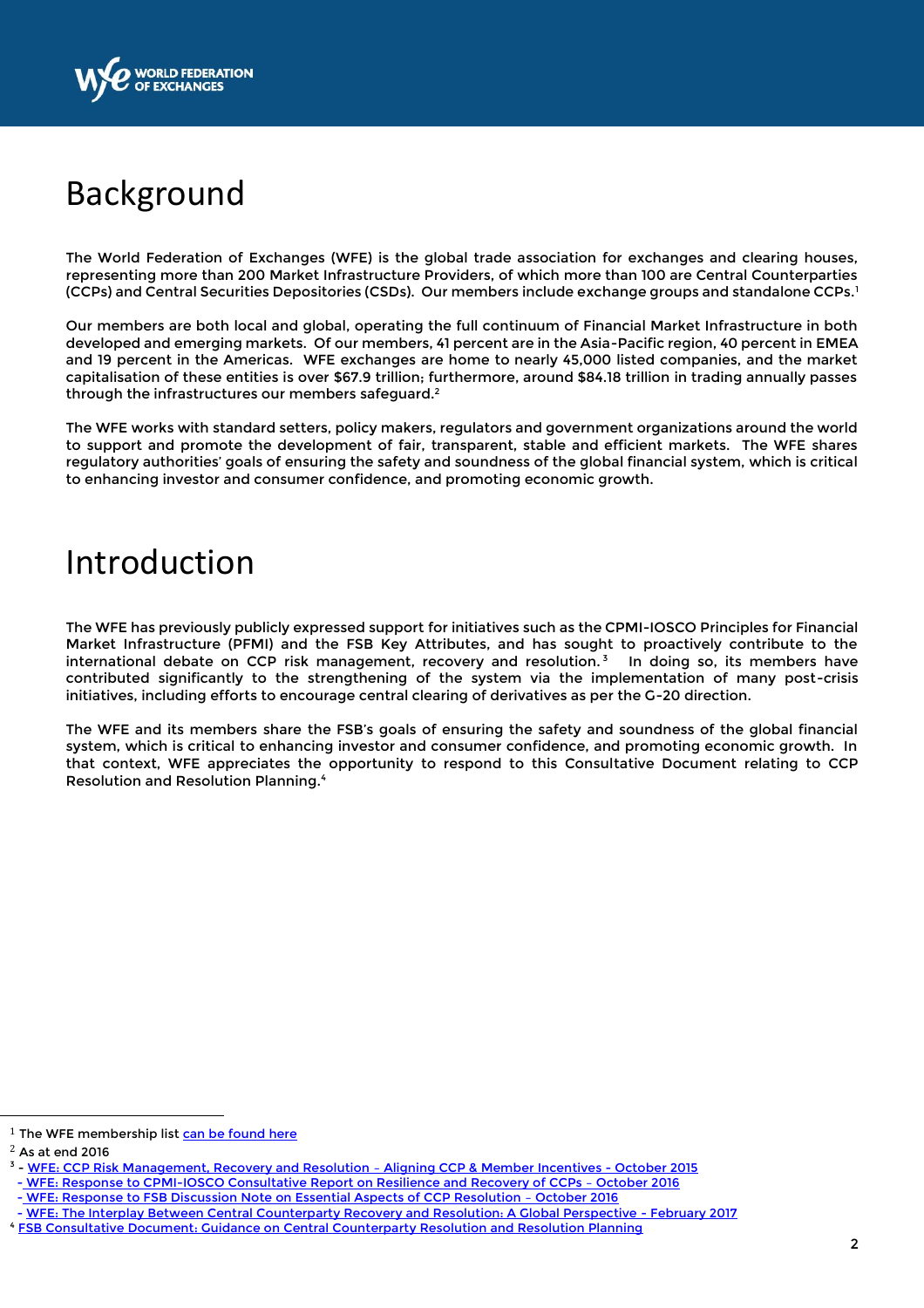

# Executive Summary

The following broad views are reflected in WFE's response to the Consultative Document:

- In the event of disruption, recovery should be given every opportunity to succeed before invoking resolution proceedings. Resolution Authorities should only step in when all CCP recovery actions have been exhausted, or in the interests of broader financial stability and the safety and security of financial markets.
- Whilst we agree with the principle of Resolution Authorities having explicit and appropriate powers to carry out the resolution of a CCP, the specifics of the situation need to be taken into account, and the effects of utilising those powers considered, on a case-by-case basis.
- On entering resolution, it is vital to strike the right balance between providing sufficient certainty to participants (including the CCP) and leaving the authorities with sufficient flexibility – bearing in mind the significant risks created by early entry in the CCP's recovery process – to make the correct decision to protect market stability.
- In particular, we caution on the risks of actions or steps that could skew the existing incentives for participants – incentives that are crucial to the orderly functioning of cleared markets. For example, transparency obligations need to be balanced to ensure they do not create incentives for market participants to behave in a manner that is self-serving and not for the benefit of the broader market.
- Further, we caution on the potential consequences of imposing additional financial resource obligations on CCPs and/or the wider clearing ecosystem – for example reducing the focus/distorting incentives on the risk management process, and the effect on end-users. It is crucial to balance the potential for increased security with the need to ensure appropriate incentives for clearing members.
- Finally, the WFE is a strong proponent of co-operation between relevant authorities, not only in the event of resolution, but also in the lead up to resolution. Crisis Management Groups, strong co-operation and information sharing arrangements are key, as is the participation in "simulated exercises" to ensure awareness of available powers, how they would work in practice, when they would need to used, and the resulting impact on market operators and participants.

Below we frame our detailed comments in line with the specific sections as set out in the Consultative Document:

# Specific Comments

### **1. OBJECTIVES OF CCP RESOLUTION AND RESOLUTION PLANNING**

The WFE agrees with the overarching FSB objectives of CCP resolution – namely that it is essential to restore the ability of the CCP to continue to perform its critical functions as a going concern, and/or ensure the ongoing performance of those functions by another entity or arrangement.

We also agree the priority of the Resolution Authority should be to maintain market and public confidence, whilst minimising contagion/disruption, in the pursuit of financial stability. This should include ensuring continued access for participants to CCP services, so long as that does not in turn lead to further CCP disruption, or wider financial stability concerns.

However, we respectfully note that CCP resolution is a worst-case scenario in which CCPs are unlikely to find themselves given the strength of the resilience and recovery measures they implement.

**We consider, in the event of a disruption, CCP-led recovery should be given every chance to succeed before invoking resolution proceedings. This is in the interests of the market as a whole, particularly given the potential impact on the clearing ecosystem. Our view is that - whilst as noted below they should have a full range of appropriate powers and tools – Resolution Authorities should only step in when all CCP recovery actions have been exhausted.**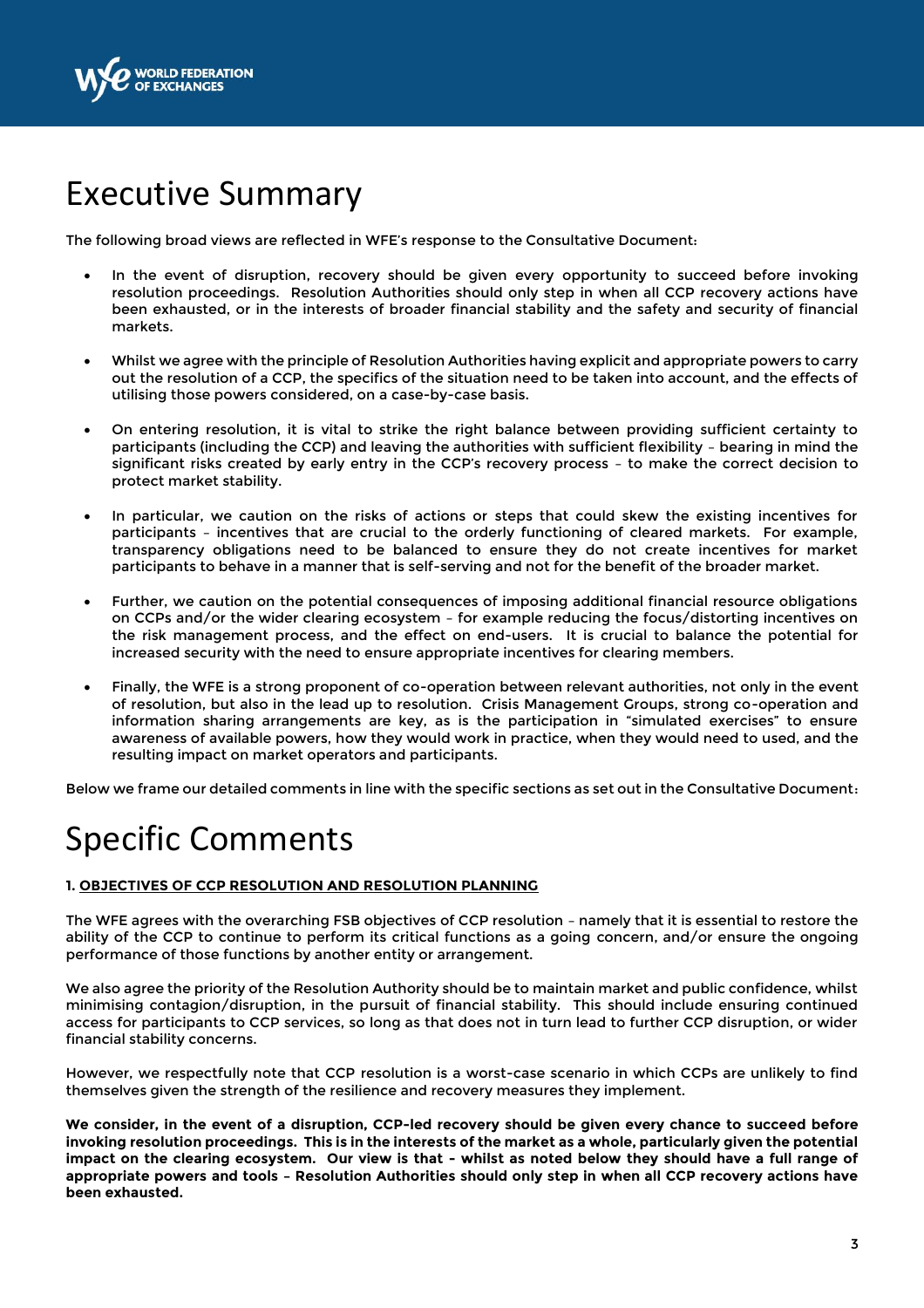

#### **2. RESOLUTION AUTHORITY AND RESOLUTION POWERS**

#### **Tools and Powers: General**

The WFE agrees with the overarching principle that the Resolution Authority should have relevant and appropriate powers necessary to carry out the resolution of a CCP. There is no benefit in restricting these tools or powers. Notwithstanding the existence of these tools and powers, we nevertheless reiterate our view that the Resolution Authority should only intervene when all CCP processes have been exhausted, or in the interests of ensuring financial stability.

The CCP is best placed to manage its own recovery and so generally loss allocation tools should only be used by CCPs; in all conceivable extreme but plausible scenarios, they are the most likely to manage an orderly recovery process. The tools and powers available to the CCP for recovery are expected to be sufficient to resolve the market stress, as they are typically developed using internationally agreed principles. 5 These tools and powers are defined and executed under detailed market oversight, having been published in the CCP's publicly available rulebooks, subjected to regulatory review, and designed to maximise financial stability by returning to a matched book, thus limiting overall market losses. However, Resolution Authorities should – throughout the recovery process – have sight of the process to ensure there are no measures undertaken by the CCP which have a negative impact upon financial stability.

In the event Resolution Authorities do need to intervene, it is vital to ensure they have the flexibility to consider the specifics of the situation, event, market and regulatory/legal environment in deciding how to manage the resolution process. Further, in an extreme case where a CCP-led recovery is suspended by the authorities, Resolution Authorities should in the first instance continue to follow the powers provided to the CCP as set out in its rules/processes in order to retain clarity and certainty to the market and its participants. However, the Resolution Authorities must also retain the flexibility to respond to the exact circumstances of the event and prevent gaming by market participants. If a Resolution Authority does intervene and decides to manage the CCP's loss-allocation due to financial stability concerns, it should be transparent to the market the precise systemic stability benefits of its stepping in, and the reasons for deviating from the CCP's plan.

**As such, whilst we agree with the principle of Resolution Authorities having explicit and appropriate powers to carry out the resolution of a CCP, we caution on the need to take into account the specifics of the situation, and consider the effects of utilising those powers, on a case-by-case basis**.

#### **Default Losses**

 $\overline{a}$ 

Where available, in the event of a default leading to position auctions, we consider it may be appropriate to consider broadening the pool of potential bidders to include clients with appropriate capabilities and interest in bidding on the defaulter's portfolio. This should however be limited to clients with an active position in the asset on auction, and who have the infrastructure and financial wherewithal to support reasonable bidding. Previous experience suggests this would encourage active and successful bids, hastening a return to the matched book and market stability (while also protecting against unpredictable losses). In particular, we suggest, if the CCP has reached a point of considering more disruptive recovery tools (such as variation margin gains haircutting), clients of clearing members may be exposed to losses as a result of the unmatched book anyway. In this situation, as their funds and positions are put at risk, they have a tangible "skin in the game" and would thus be incentivised to actively bid in the defaulted portfolio.

In terms of other specific tools to help manage default losses, we believe that strategic partial tear-ups – after multiple auction rounds where the CCP and participants can identify the markets which may no longer be necessary – are a crucial tool to restore a matched book. Where a small subset of toxic or obsolete products have proven to be insufficiently liquid through multiple failed auctions, it should be possible to tear up these contracts to avoid more significant losses to the broader market. However, to the extent there are clear systemic risks because of tear-ups made by the CCP, the Resolution Authority should step in (in its wider financial stability capacity). Variation gains haircutting, as an extreme loss allocation tool, can effectively focus losses on those market participants who are in a position to absorb losses in an unprecedented market event and so can be useful.

<sup>&</sup>lt;sup>5</sup> CPMI-[IOSCO's report on the Recovery of Financial Market Infrastructures](http://www.bis.org/cpmi/publ/d121.pdf)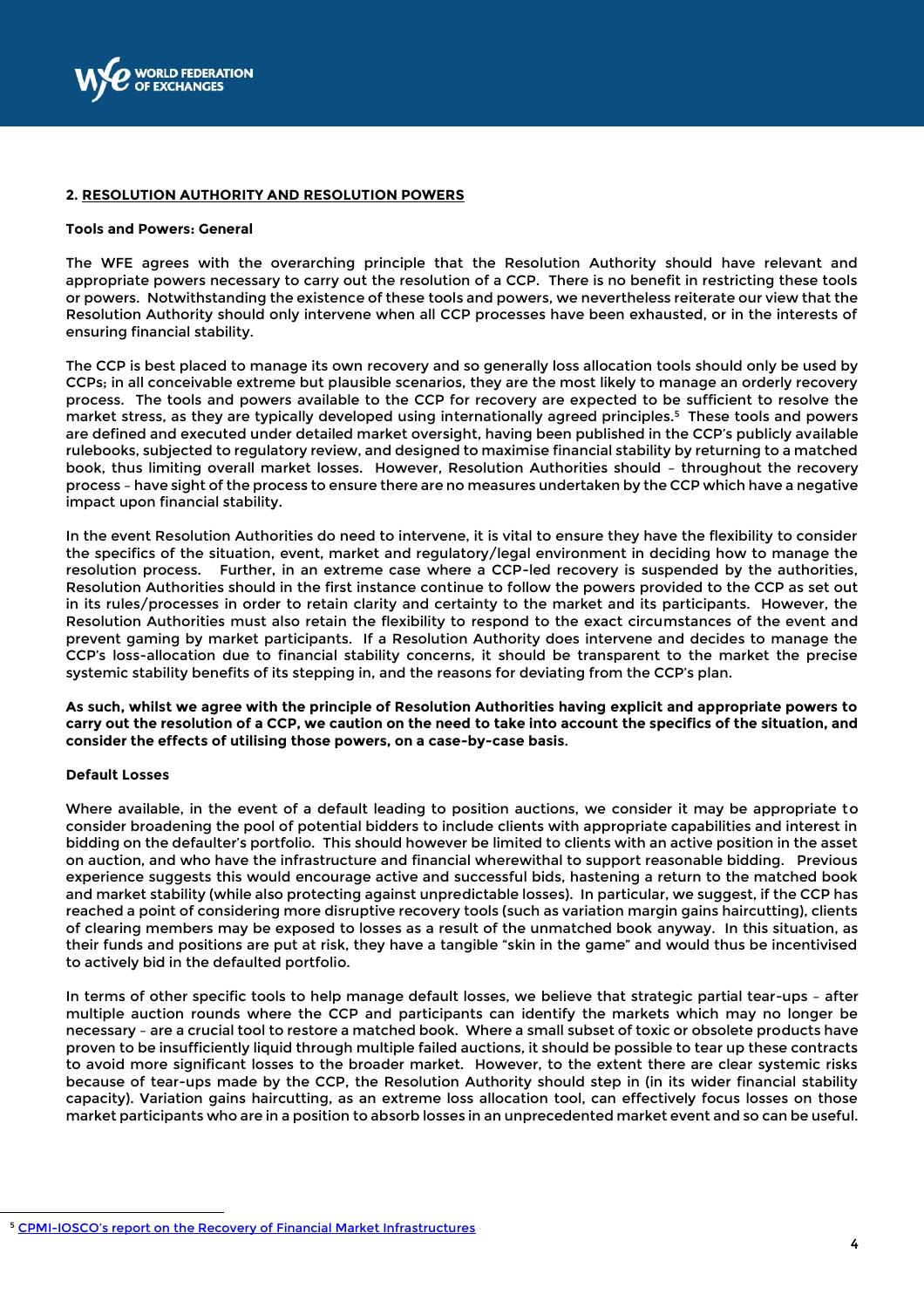

#### **Non-Default Losses**

Regarding non-default losses, we agree that Resolution Authorities should have relevant and appropriate powers.

However, there are different types of non-default losses that could impact a CCP. The allocation of losses during a non-default event should therefore be based on the type of event, the source of the losses, the role of the CCP and clearing member in determining the risk and the CCP's policies in managing these risks.

Specifically, there are non-default losses that are led by clearing members. Some CCPs allow clearing members to dictate where their money is invested after deposit at the CCP. In these circumstances, we would expect that clearing members are responsible for the losses, as they managed the decision as to where their money was held.

Other non-default losses are caused by up- or down-stream issues that may impact the liquidity of a cleared market. For example, the failure of a custodian or settlement bank, which would delay clearing members' access to funds. Here, it would not be appropriate for the CCP to be wholly responsible for the liquidity squeeze or any potential losses caused by such an event. In many cases, clearing members choose their own custodian and/or settlement firms; such firms may also contract to sub-custodians, for whom they do not accept responsibility. Here, it would be inappropriate - where the clearing members have control over such decisions and the original firm can abscond from its liability through sub-custodians - that the CCP should retain full responsibility for losses associated with related stress events.

Furthermore, there are some circumstances, such as a severe operational failure on behalf of the CCP or where the CCP independently invests financial resources, where we would not expect losses to be allocated to clearing members, as the management of those risks was solely the responsibility of the CCP. In these cases, CCPs are responsible for protecting against such losses, with protections publicly reported in rulebooks and other disclosures, and absorbing any losses that exceed these protections.

Ultimately, there is not a uniform solution for every non-default loss possibility. Each situation needs to be considered and a decision based on individual merits.

#### **Equity in Return for Contributions to the CCP Resolution**

We are concerned with, and caution on, the risks of awarding equity (or other instruments of ownership) in return for contributions to a CCP resolution. **Equity can be a highly inappropriate tool to compensate clearing members in the event of CCP resolution, especially if it results in a clearing member having inappropriate control of a CCP**. This can distort the dynamics of the CCP's functioning to the detriment of other participants by tipping the balance of powers that currently exist in a CCP between the membership (via the risk committee), the management of the CCP, the owners and the Board.

We are also concerned **this could skew incentives during recovery**, giving members motivation to allow recovery to fail if they are able to benefit from equity upon resolution. This is a particular risk if the member has already suffered losses during recovery, as is likely to be the case under these remote circumstances.

#### **3. ENTRY INTO RESOLUTION**

 $\overline{a}$ 

The WFE supports the presumption that a Resolution Authority should allow CCP processes to proceed in an effective and timely manner. As noted in the February 2017 WFE white paper<sup>6</sup>, our view is that the decision regarding when to invoke resolution should only be taken if it is clearly necessary to provide for continuity of clearing services and market stability. We expect this would occur only once all recovery measures in the CCP's recovery plan have been exhausted, or if the on-going execution of the recovery plan is obviously going to create systemic stress in the broader financial markets.

It is important that Resolution Authorities maintain the necessary level of flexibility to determine the exact trigger point based on the particulars of the scenario at the time, specifically when the CCP-led recovery has proven ineffective or recovery tools would present a material risk to financial stability. Establishing a precise trigger point or pre-defined quantitative threshold in advance of the event limits the ability of authorities to react appropriately to what will be a unique and unprecedented event. Given the diversity of CCPs, the variety of risk management techniques they use, and the uncommon nature of such an event, it is difficult to identify an exhaustive and

<sup>6</sup> [WFE: The Interplay Between Central Counterparty Recovery and Resolution: A Global Perspective -](http://www.world-exchanges.org/home/index.php/files/51/Recent%20Publications%202017/385/WFE%20CCP%20Recovery%20and%20Resolution%20White%20Paper%20-%2007%20February%202017.pdf) February 2017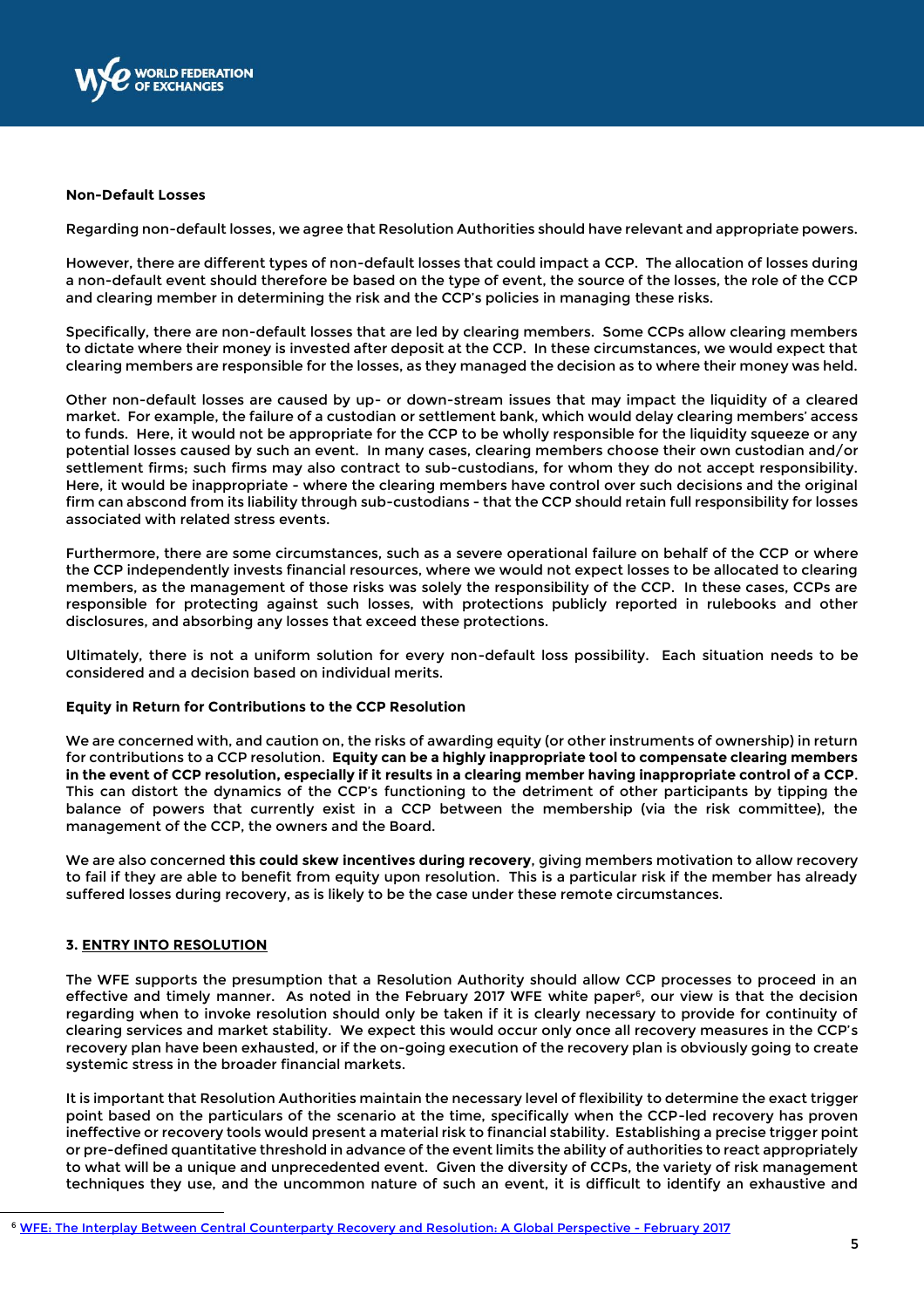

complete set of indicators. The factors for determining timing of entry into resolution will be dependent on the stress scenario that threatens the CCP, and resolution authorities must be able to take the current market environment into account when making their evaluation.

**We therefore consider it vital to strike the right balance between providing sufficient certainty to participants (including the CCP) and ensuring the authorities have enough flexibility – bearing in mind the significant risks which would be created by early entry - to make the correct decision to preserve and protect market stability**.

#### **Potential Indicators**

We generally support the proposed explanatory indicators if they are taken as non-exhaustive, potential indicators. **Nevertheless, we caution the risks of publicising steps or timings of entry into resolution**. This is because such information may provide adverse incentives for participants to precipitate resolution, or to not fully participate in recovery, if they are aware of the next steps which they perceive to be more commercially beneficial.

#### **Co-operation Between Relevant Authorities in the Lead Up to Resolution**

The WFE is a strong proponent of co-operation between relevant authorities, not only in the event of resolution, but importantly in the lead up to resolution. This includes the formation of "crisis management groups" comprised of relevant stakeholders to ensure sound, smooth and orderly markets through any resolution event, and ensuring appropriate information sharing mechanisms. This also includes the need to have strong and clear information sharing arrangements in place that are well practiced and understood by all.

**However, we consider it important that such co-operation is initiated well before a crisis occurs to ensure there is a common understanding of how the various bodies would work together when facing market crises. Section 9 below further elaborates upon this**.

### **4. ALLOCATING LOSSES TO EQUITY HOLDERS IN RESOLUTION**

We have previously (and more generally) noted the view that losses should be allocated to those that bring the most risk and are in the best position to absorb the losses. We have also described - and would again reiterate the risk of providing an equity reward for clearing participants in the event they suffer losses. This is because some may feel that such reward is more commercially beneficial than the recovery process itself, and as a result be incentivised to not participate fully and in the best interests of the wider market through the recovery process. We further note we support a flexible and discretionary approach regarding the allocation of losses – supporting our view that all presumptive steps and entry into resolution should not be made public.

Whilst it is appropriate for a CCP to have "skin-in-the-game", we do not consider it appropriate for the CCP owner's equity to be fully drawn down when the issue was caused by a clearing member default.

In the event of a non-default scenario which was wholly the fault of the CCP, such an equity write down could however be appropriate.

**Therefore, as a general point, we encourage authorities to consider the specific facts of a given scenario as well as the potential impact on incentives in determining how to allocate losses. It is difficult, and often counterproductive, to prescribe an approach beforehand**.

### **5. NO CREDITOR WORSE OFF (NCWO) SAFEGUARD**

The NCWO safeguard is an important principle to market participants but needs to be carefully structured to give Resolution Authorities the necessary flexibility to operate appropriately.

We agree with the general principle that the assessment of the losses that would have been incurred, and of the recoveries that would have been made if the CCP or relevant clearing service had been liquidated or terminated, should assume the full application of the CCP's rules and arrangements and any other contractual agreements. Any deviation as determined by the authorities should be made clear and transparent.

We also note the nuanced counterfactuals based on the type of loss (e.g. default or non-default).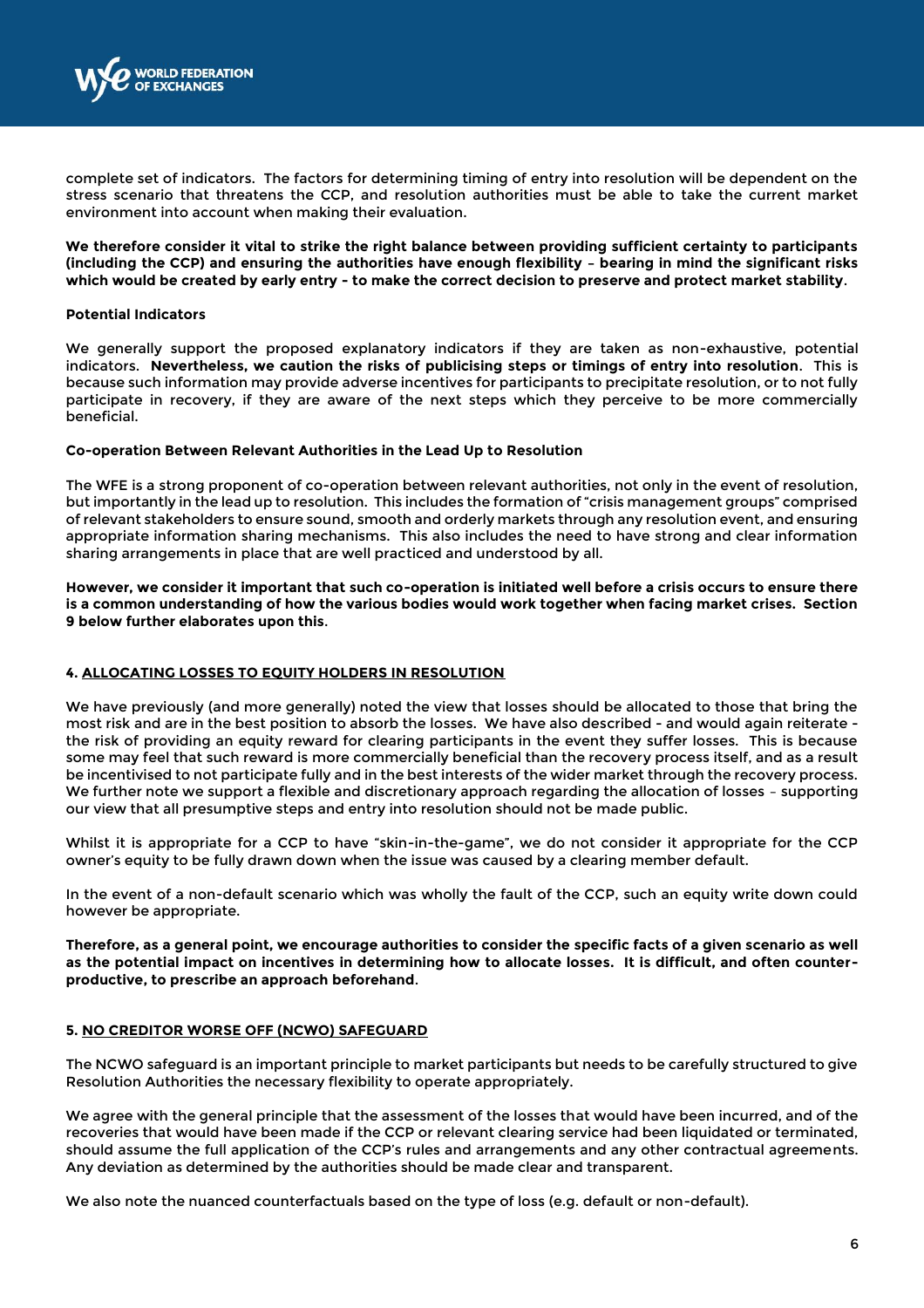

#### **6. FINANCIAL RESOURCES**

#### **Level and Suitability of Financial Resources**

When working to define the appropriate amount of pre-funded resources contributed by the CCP, it is crucial to balance the potential for increased security with the need to ensure appropriate incentives for clearing members. Unduly large CCP contributions can act to subsidise the risk of, and create the wrong incentives for, market participants both on an ongoing basis and during a default event as they are less likely to be subject to loss. CCP contributions, as with the contributions of clearing members, should therefore be balanced and commensurate with the risk bought to the clearing system.

We also note the risk that the imposition of additional CCP pre-funded resources may reduce the focus on the default management process – which is at the core of the CCP's role in the financial system – as well as distort incentives for participants vis-à-vis risk management, reducing the incentive for clearing members to support a balanced risk profile.

Additionally, we urge general caution to further increasing financial resource allocation to the clearing ecosystem. It has been well reported that end-users are finding it increasingly difficult to locate clearing members willing to support their clearing activity due to general increases in capital costs $^{\rm 7}$ .

### **Provision and Recovery of Temporary Funding**

In terms of temporary funding, we agree with the notion of – when determining amounts to be recovered, and treatment of any excess – generally seeking to follow the processes as described in the CCP's rules and procedures, and ensuring appropriate transparency.

#### **7. RESOLUTION PLANNING**

 $\overline{a}$ 

The WFE agrees with the general principle that the development of the Resolution Authority's resolution plan should start with the CCP's recovery plan given the close relationship between recovery and resolution.

Further, we generally support the proposed list of aspects that the resolution plan should include descriptions of if they are taken as non-exhaustive. However, we caution it is not possible to design a single resolution strategy to effectively manage all potential scenarios, as there will be significant nuances and specificities of each event to consider. The circumstances that could lead to a CCP recovery or resolution scenario are unprecedented and would far exceed what are considered extreme and plausible. Further, markets - and the firms operating within them - vary, as do national and regional laws and regulations. As such resolution plans need to reflect and accommodate the unpredictable and idiosyncratic nature of such an event.

In terms of disclosure, we note the suggestion that Resolution Authorities should consider the merits of publicly disclosing some elements of the Resolution Plan, bearing in mind the effects and the potential risks of doing so (i.e. disincentives to participate in CCP default management and recovery processes if resolution seems commercially preferable for clearing members). This is important flexibility to retain; providing too much public information runs the risk of dis-incentivising participants to behave properly and in the interests of the wider market through a stress event.

**In general we consider it is vital to strike the right balance between providing sufficient certainty to participants (including the CCP) and leaving the authorities with enough flexibility – bearing in mind the significant risks which would be created by being too prescriptive and/or transparent.**

<sup>7</sup> [WFE Response to BCBS Consultative Document: Revisions to the Basel III Leverage Ratio](http://www.world-exchanges.org/home/index.php/files/47/Recent%20Publications%202016/342/WFE%20Response%20to%20BCBS%20revised%20Leverage%20Ratio%20Framework%20Consultation%20-%206%20July%202016.pdf)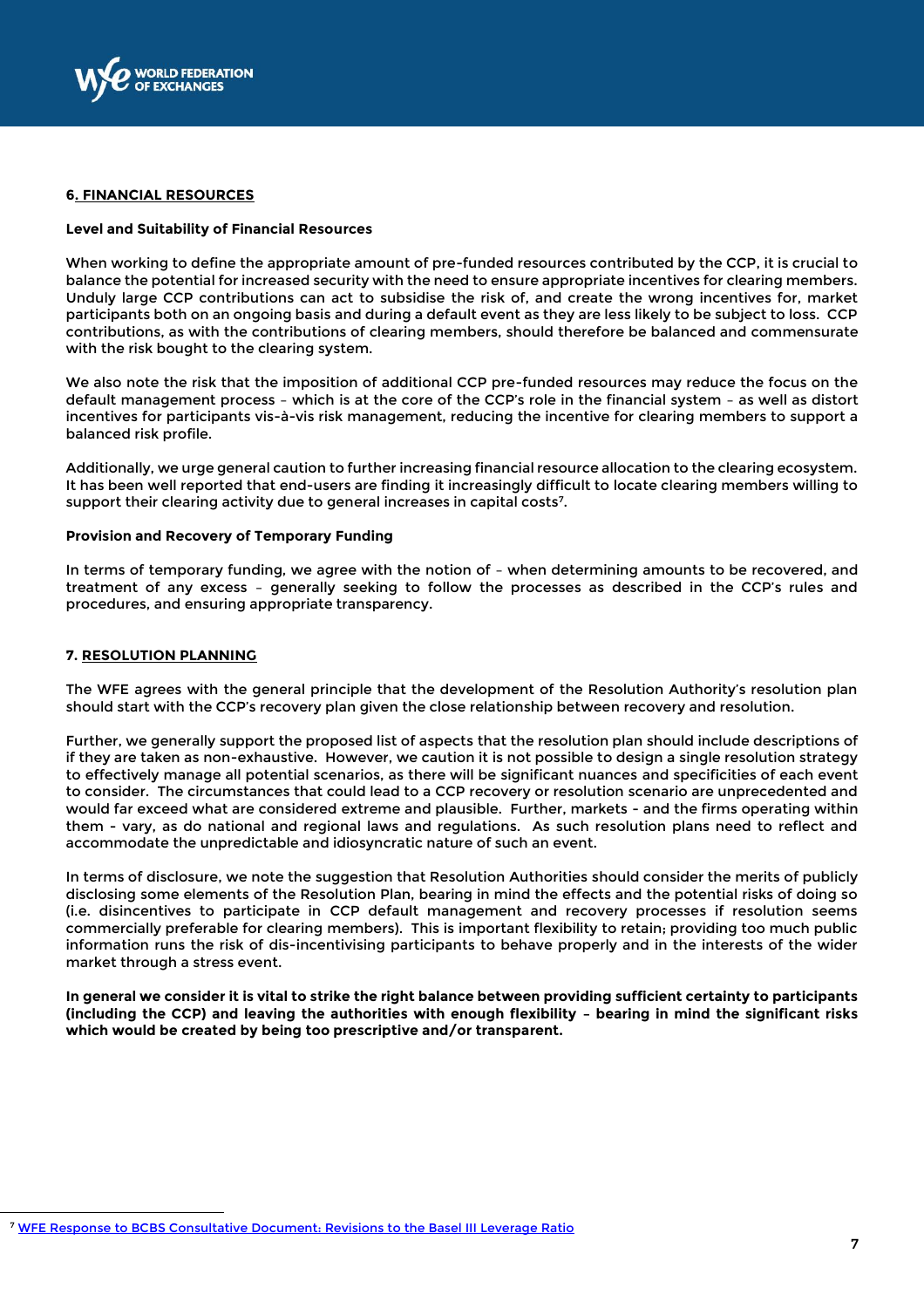

### **8. RESOLVABILITY ASSESSMENTS AND ADDRESSING IMPEDIMENTS TO RESOLVABILITY**

As described in section 2 above, the WFE agrees with the overarching principle that the Resolution Authority should have all relevant and appropriate powers necessary to carry out the resolution of a CCP – including around measures to improve resolvability of CCPs. However, we agree that consideration should be given to the likely effects of using such powers on the functioning of the CCP and the markets it serves.

#### **9. CRISIS MANAGEMENT GROUPS**

#### **General**

The WFE is a strong proponent of co-operation between relevant authorities, not only in the event of resolution, but importantly in the lead up to resolution. This includes the formation of "crisis management groups" (CMGs) comprised of relevant stakeholders to ensure sound, smooth and orderly markets through any resolution event, and ensuring appropriate information sharing mechanisms. This also includes the need to have arrangements in place that are well practiced and understood by all.

As we are mindful of the challenges of co-ordinating responses of multiple regulatory authorities, we therefore believe the responsibility for the CMG should principally be led by the resolution authority of the jurisdiction where the CCP is established. The home authority must be empowered to make decisions at the time and execute the CCP resolution. This ensures that the process is led by the entity with an in-depth understanding of the CCP, expertise in the markets which the CCP clears, and its legitimate interests/rights based on the local legal and/or regulatory framework.

Obviously, this leadership must be in close consultation with the CCP's home supervisory and prudential regulators, ensuring that – collectively – the regulators with the best information about the CCP in question remain responsible and can act in an efficient and timely way.

#### **Information Sharing**

To facilitate cross-border cooperation, we agree it is essential to develop appropriate information sharing and co-operation mechanisms – both within the CMG, and with non-CMG authorities – which provide clarity and allow authorities to fully understand the impacts of their actions.

As such, the WFE considers it important that authorities participate in practical engagement and "simulated exercises" to ensure awareness of available powers, how they would work, when they would need to be used, and the resulting impact on market participants and operators. This will ensure that stakeholder groups are practiced in how to properly communicate throughout the process, and identify whether the group of authorities that will be contributing to a resolution process is in fact too unwieldy, incorporates too many authorities, or makes decisions which are politically driven – all of which should be avoided. The risk of any-or-all of these occurring is it would inevitably lead to delayed decision-making in what is a fluid and dynamic situation which requires fast action.

### **10. CROSS-BORDER EFFECTIVENESS AND ENFORCEMENT OF RESOLUTION ACTIVITIES**

As noted in the response to section 9 above, the WFE is a strong supporter of co-operation between relevant authorities. This extends not only to ensuring organisational and information sharing arrangements are in place, but also using those structures to consider challenges to the effectiveness of resolutions that have cross-border implications, for example the effects on operational links between infrastructure providers and/or market participants in different jurisdictions.

As also noted above, we consider it essential that these arrangements are "tested" through practical engagement and simulated exercises to ensure those arrangements work in practice. Market stress events are typically fluid and dynamic situations, which require quick decision making and clarity as to who is responsible for certain actions. This is best achieved through a combination of documented arrangements and practical testing.